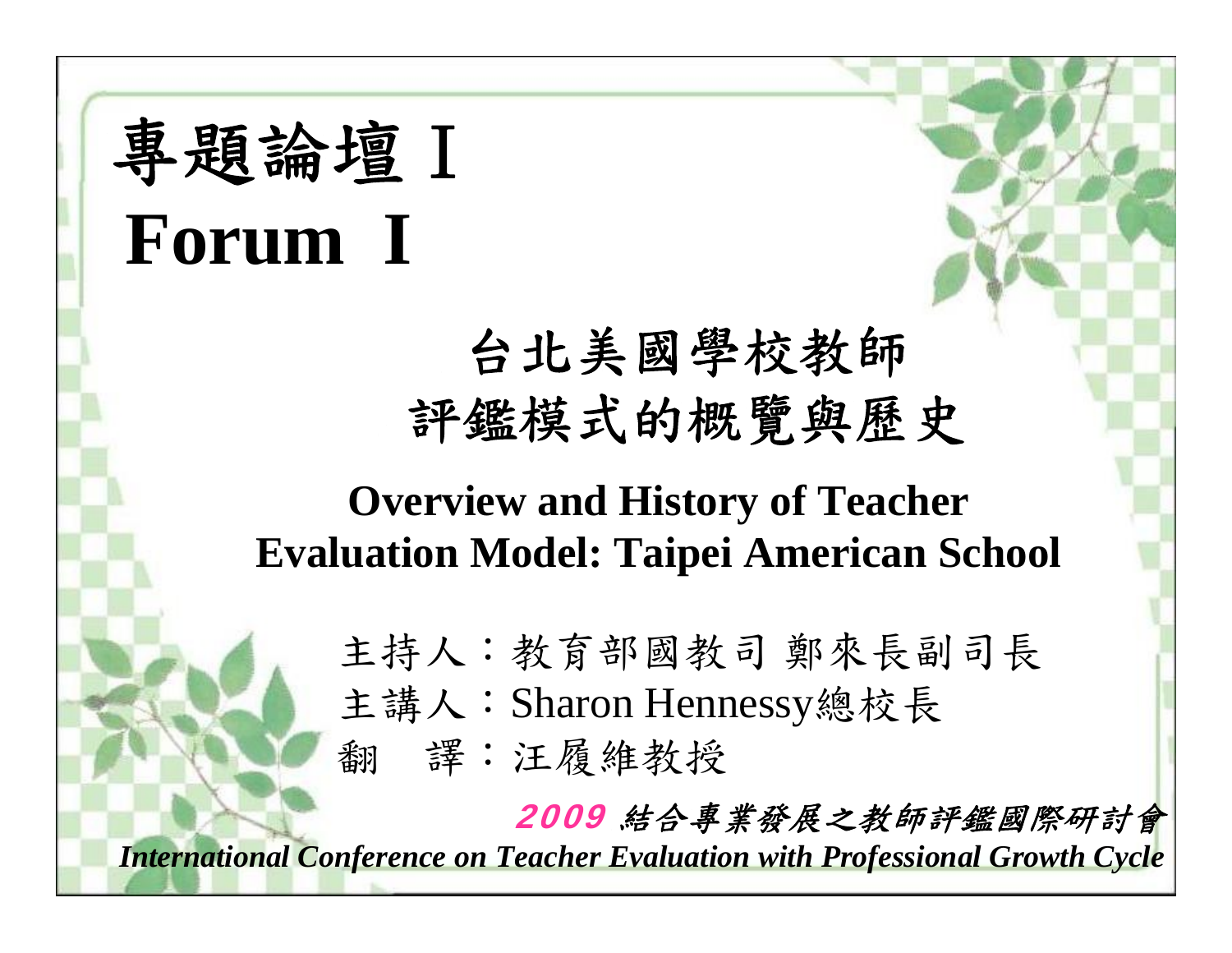# Overview of Teacher Evaluation 教師評鑑模式的概覽與歷史



Dr. Sharon Hennessy 韓雪倫 Superintendent 總校長 Taipei American School台北美國學校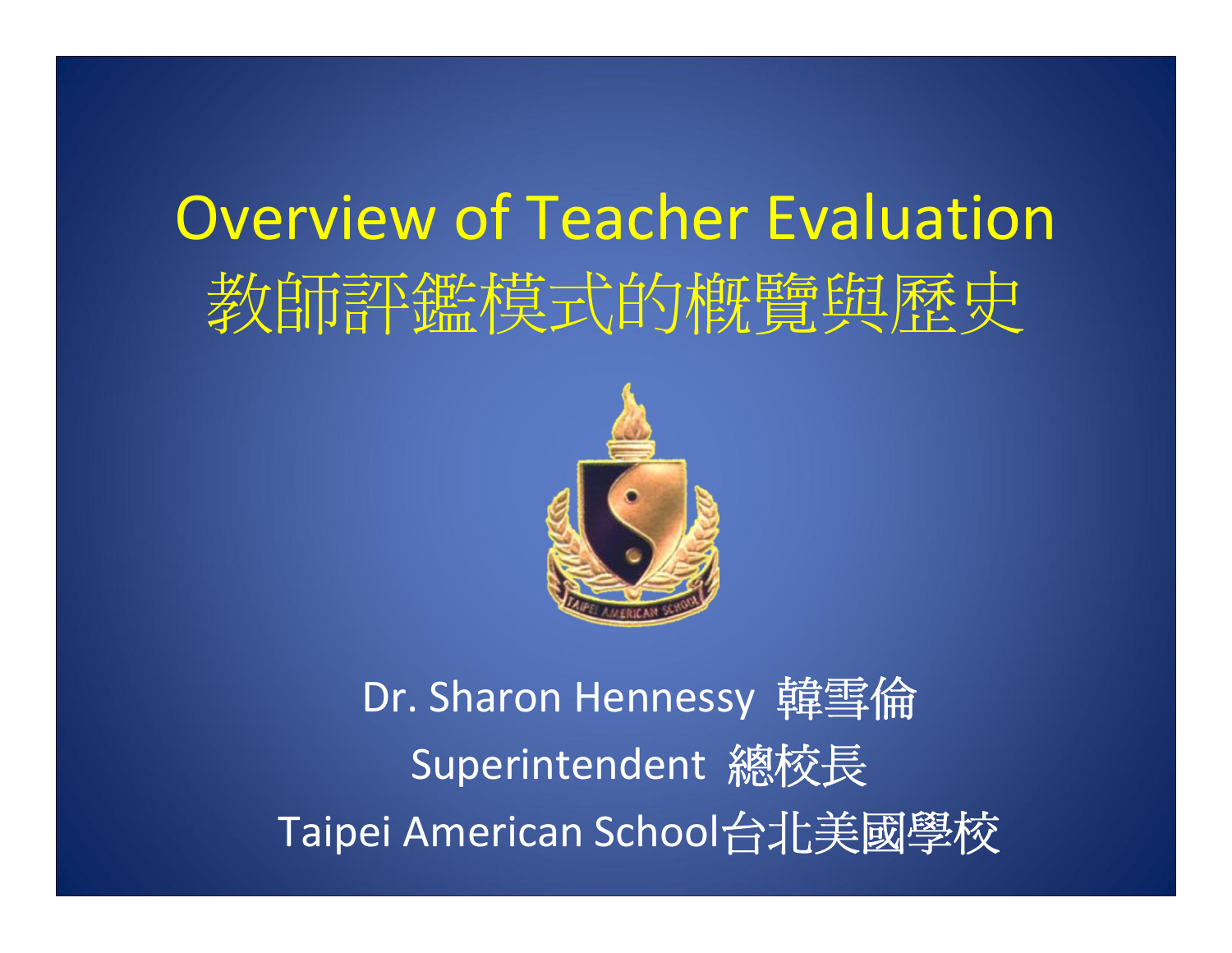**Why do we need evaluation?** 我們為何需要教師評鑑**?**

- To satisfy the human need for improvement
- 爲了求進步
- To satisfy the school need for accountability 爲了使學校更完善

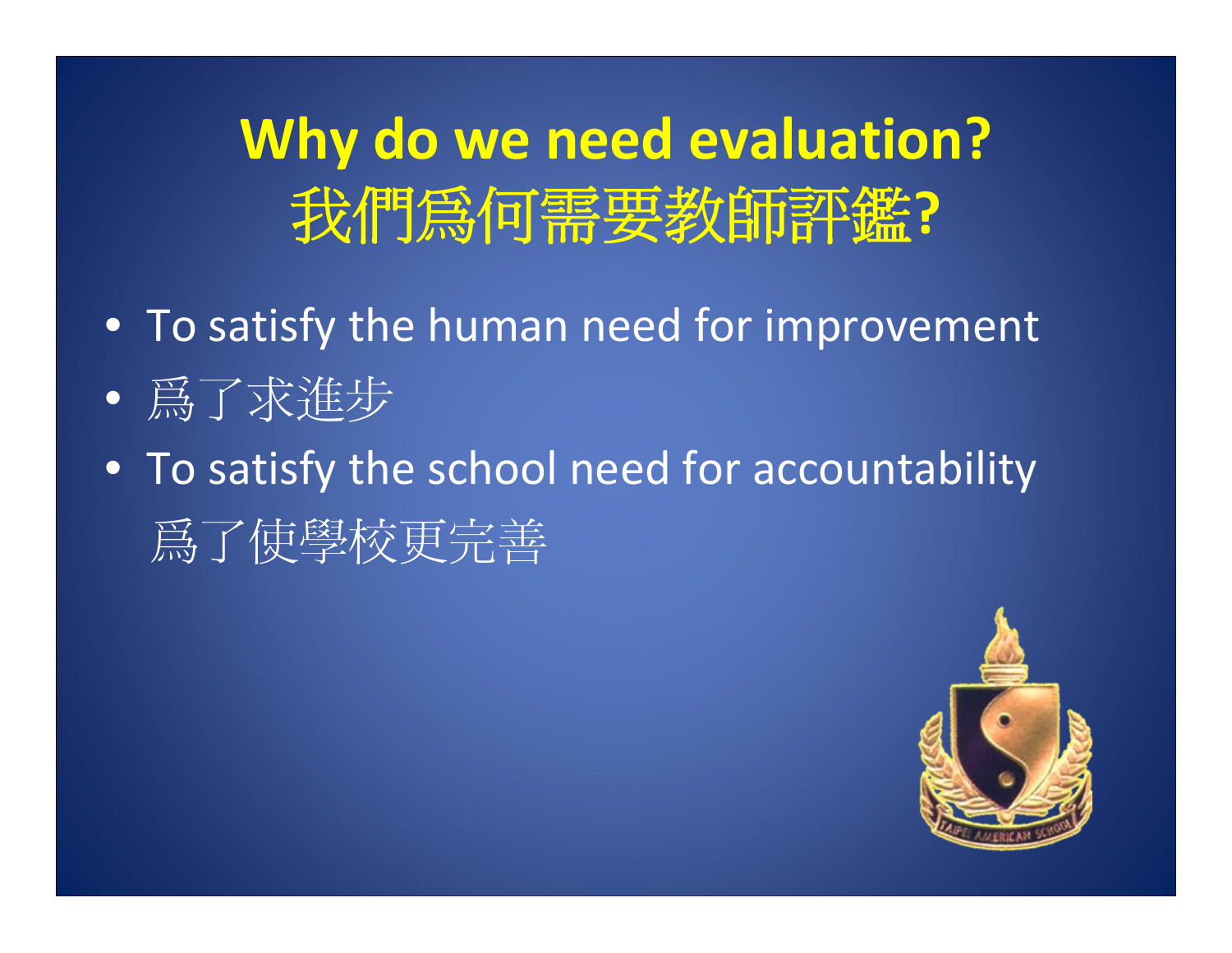**What questions should an evaluation system answer?** 良好的評鑑系統可以得到哪些答案**?**

- 1. How can I do better? 我怎樣可以做得更好?
- 2. Is this the best that there can be for this institution?

對學校而言, 這是否是最好的?

3. Are we doing the best we can for our students?

我們是否盡全力爲學生付出?

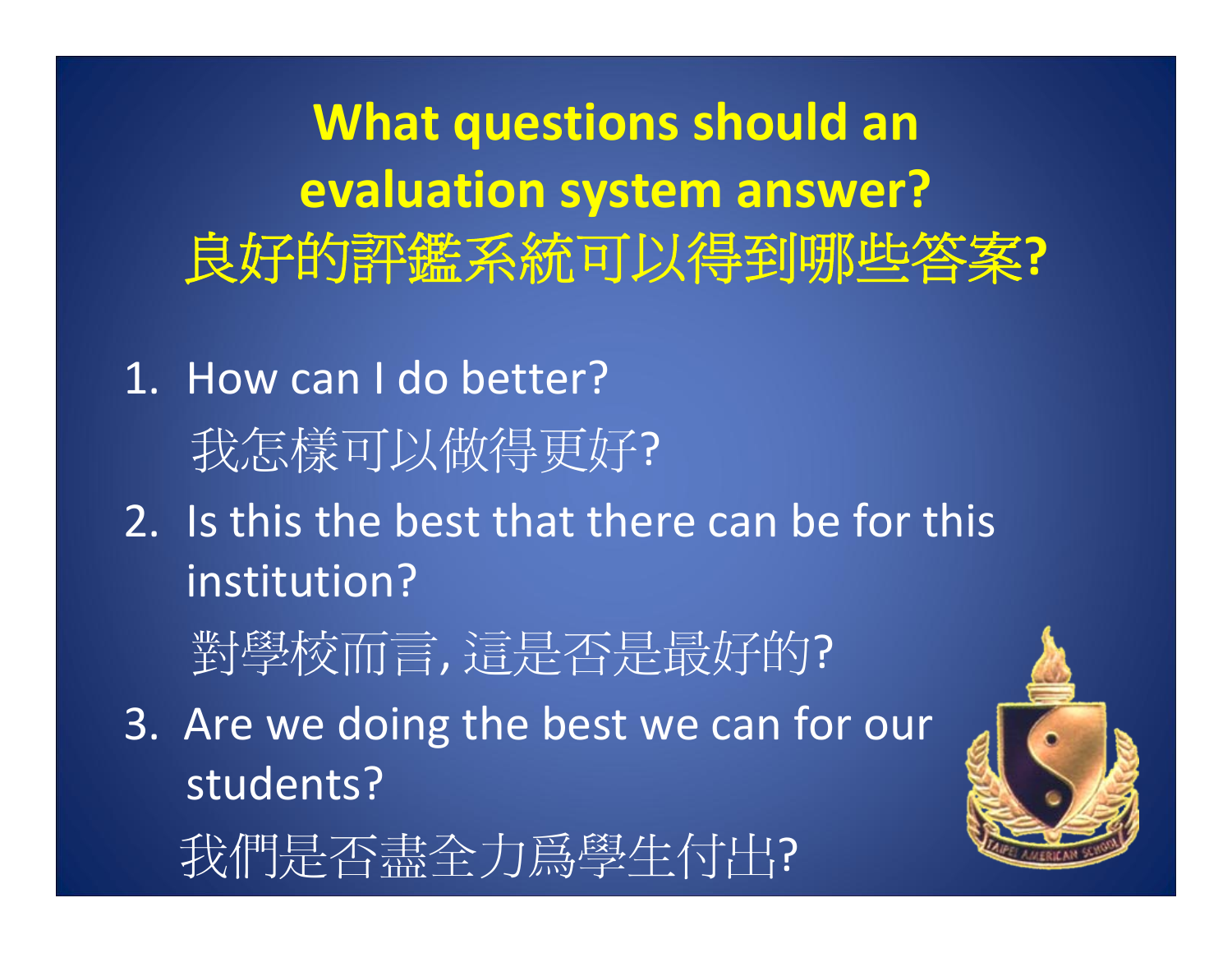## **Who should be evaluated?** 被評鑑的對象是誰**?**

Everyone in the institution should be held accountable: superintendent, governing authority, teachers, staff members 所有學校的相關人員: 總校長, 學校董事 會, 所有教師與職員

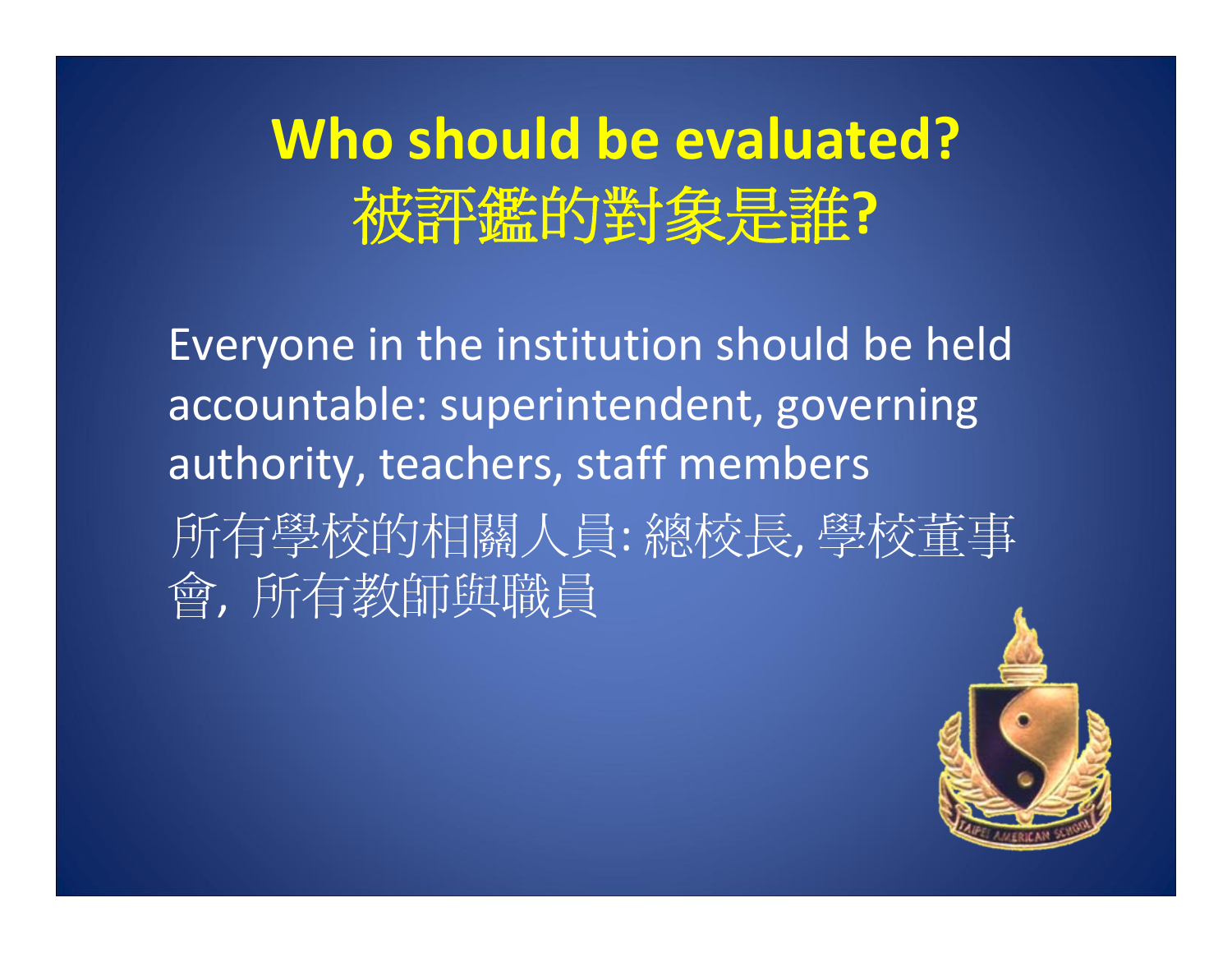### Superintendent Evaluation 總校長評鑑

### **1. INTERACTIONS WITH FACULTY** 與教師的互動

- a. Ability to relate to teaching staff. 能與教師保持聯繫
- b. Communicates effectively with teaching staff 與教師間的溝通能力
- c. Understands climate of school as relates to faculty morale 充分了解學校的氣氛, 因為這關係到學校教師的士氣
- d. Visible and accessible to faculty 教師可以常見到並與總校長互動
- e. Ability to retain good faculty 留任優秀教師的能力
- f. Ability to recruit new faculty 聘僱新教師的能力
- g. Success in expanding venues for TAS recruiting 成功擴展教師聘用的場合
- h. Ability to use data and research to evaluate faculty compensations levels 能運用資料與分析方式來評鑑教師應得的薪資福利
- i. Ability to make faculty feel respected 能得到教師的尊重
- Ability to link Professional Development funding to student learning needs 能將教師專業發展的經費有效運用在學生學習需求上
- k. Ability to implement rigorous teacher evaluation processes and identify problem areas 能實行嚴格的教師評鑑並發現問題所在
- Success in aligning faculty recognition and celebration events with faculty preferences and needs 成功將教師的喜好和需要與教師表揚,慶祝活動相結合

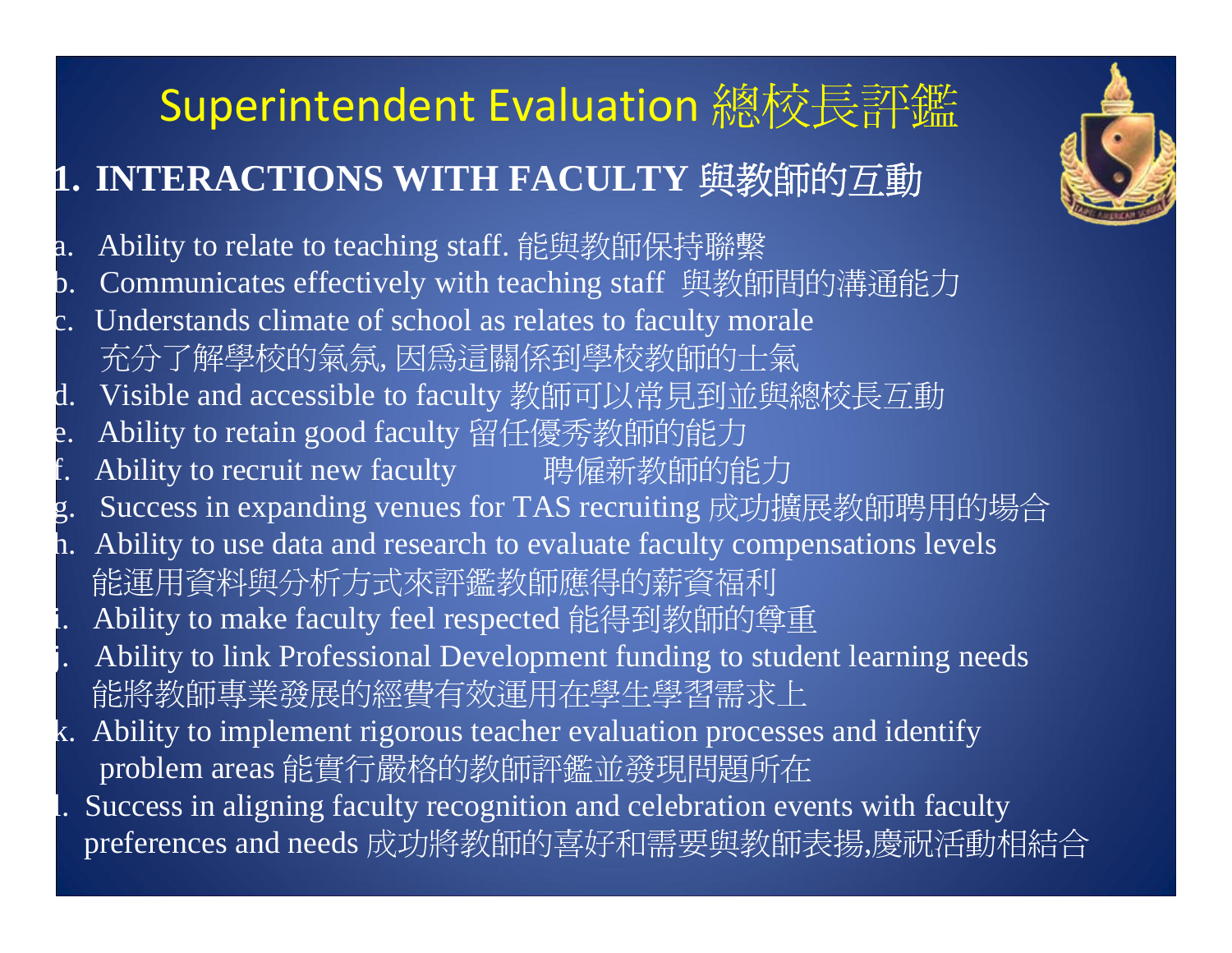#### **2. INTERACTIONS WITH ADMINISTRATORS** 與學校行政管理人員的互動



- a.Ability to relate to administrative team 能維持良好的溝通
- b. Ability to motivate administrators to high levels of professionalism and commitment to TAS 能夠引導激發行政管理人員的高度專業力 並使其對更全心致力於學校的事務
- c. Success in evaluating appropriateness of current admin organizational structure 能成功評鑑現有的行政管理組織結構
- d.Success in building cohesive administrative team 成功凝聚的向心力
- e.Ability to recruit new administrators 能聘任新的行政管理人員
- f.Ability to retain good administrators 能留任優秀的行政管理人員
- g. Ability to delegate appropriately to administrative team members 能 適當地授權
- h.. Visible and accessible to Admin Team members 行政管理人員能常<br>- 見到並與總校長互動
- i. Ability to have Admin Team members feel ownership of their areas of responsibility 能讓行政管理人員各有所司
- j. Ability to assure accountability of each Admin Team member for their areas of responsibility 能讓行政管理人員克盡厥職